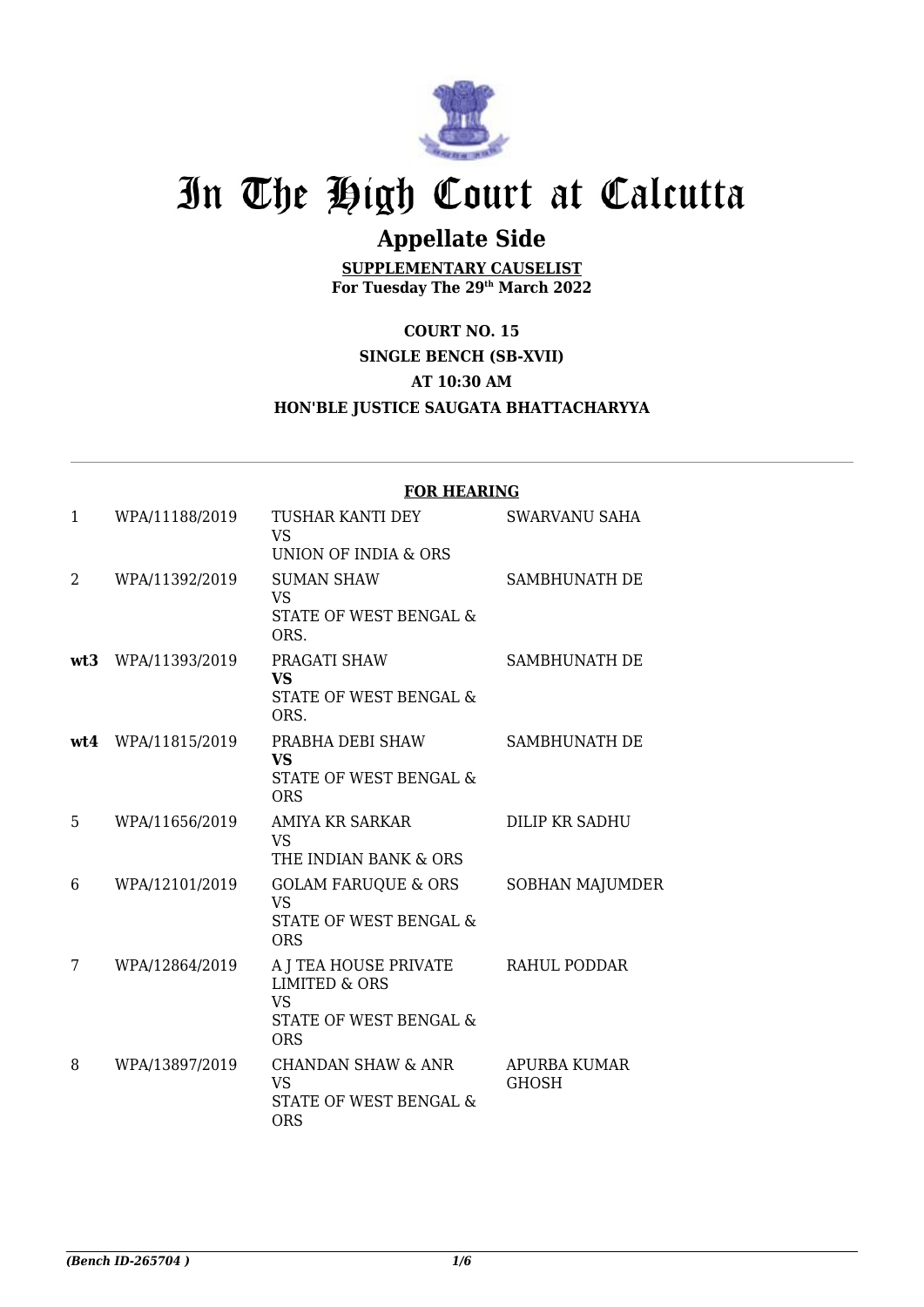| 9  | WPA/16087/2019 | <b>SONALI BEGAM &amp; ORS</b><br><b>VS</b><br>STATE OF WEST BENGAL &<br><b>ORS</b>                                            | <b>AMIT SINGH</b>                   |
|----|----------------|-------------------------------------------------------------------------------------------------------------------------------|-------------------------------------|
| 10 | WPA/16184/2019 | APU NATH & ORS<br><b>VS</b><br>HOWRAH MUNICIPAL<br><b>CORPORATION &amp; ORS</b>                                               | <b>ARINDOM</b><br><b>CHATTERJEE</b> |
| 11 | WPA/16286/2019 | <b>KRISHNA MONDAL</b><br><b>VS</b><br>STATE OF WEST BENGAL &<br>ORS.                                                          | <b>DEBASISH DAS</b>                 |
| 12 | WPA/16406/2019 | DR. TRIPTI DAS<br><b>VS</b><br>W.B. MEDICAL COUNCIL<br>(WBMC) & ANR                                                           | RITUPARNA SARKAR<br>DUTTA           |
| 13 | WPA/16520/2019 | MANDIP SARDAR & ORS<br><b>VS</b><br>UNION OF INDIA & ORS                                                                      | <b>ABHILASH SINHA</b><br><b>ROY</b> |
| 14 | WPA/17233/2019 | <b>SHOBHA SINGH</b><br><b>VS</b><br>STATE OF WEST BENGAL &<br><b>ORS</b>                                                      | <b>B K SAMANTA</b>                  |
| 15 | WPA/17444/2019 | KRISHNENDU GHOSHAL<br><b>VS</b><br>STATE OF WEST BENGAL &<br><b>ORS</b>                                                       | ARKADIPTA<br><b>SENGUPTA</b>        |
| 16 | WPA/18523/2019 | MILAN KR. BHUTI & ORS.<br><b>VS</b><br>STATE OF WEST BENGAL &<br>ORS.                                                         | <b>TIRTHANKAR ROY</b>               |
| 17 | WPA/18673/2019 | PRADIP BHAUMIK<br>VS<br>STATE OF WEST BENGAL &<br>ORS                                                                         | DEBASISH DAS                        |
| 18 | WPA/19055/2019 | <b>BHASKAR ADHIKARY &amp; ORS</b><br><b>VS</b><br>WEST BENGAL UNIVERSITY<br>OF ANIMAL AND FISHER<br><b>SCIENCES &amp; ORS</b> | SOUMYA DASGUPTA                     |
| 19 | WPA/19735/2019 | <b>BIJAN KUMAR MALLIK</b><br><b>VS</b><br>UNION OF INDIA & ORS                                                                | FALGUNI<br><b>BADYOPADHYAY</b>      |
| 20 | WPA/19901/2019 | SANTANU PATI<br>VS<br>STATE OF WEST BENGAL &<br><b>ORS</b>                                                                    | DIPTENDU MONDAL                     |
| 21 | WPA/21869/2019 | <b>AMIT KUMAR</b><br><b>VS</b><br>UNION OF INDIA & ORS                                                                        | PRATIK MAJUMDER                     |
| 22 | WPA/21897/2019 | ALOKE KUMAR CHANDRA<br><b>VS</b><br>UNION OF INDIA & ORS                                                                      | RAJLAKSHMI<br><b>GHATAKK</b>        |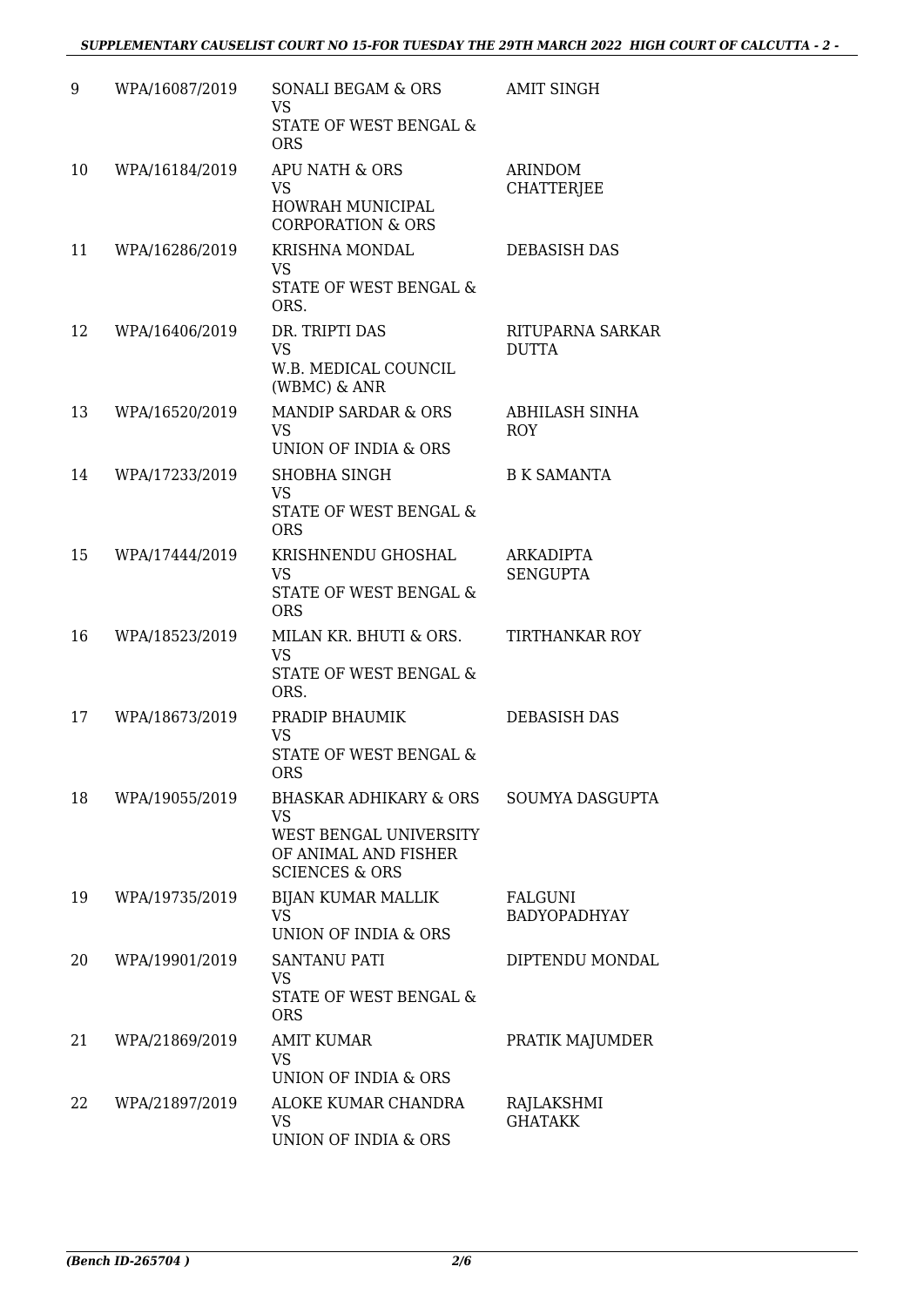## *SUPPLEMENTARY CAUSELIST COURT NO 15-FOR TUESDAY THE 29TH MARCH 2022 HIGH COURT OF CALCUTTA - 3 -*

| 23 | WPA/22880/2019    | TAPAN KUMAR MALLICK<br>VS                                                              | <b>ATASI GHOSH</b>                      |
|----|-------------------|----------------------------------------------------------------------------------------|-----------------------------------------|
| 24 | WPA/438/2020      | <b>CANARA BANK &amp; ORS</b><br><b>ANIL DAS &amp; ORS</b>                              | <b>SALONI</b>                           |
|    |                   | <b>VS</b><br>THE REGISTRAR GENERAL<br>HIGH COURT CALCUTTA &<br><b>ORS</b>              | <b>BHATTACHARJEE</b>                    |
| 25 | WPA/1146/2020     | KRISHNA MOHAN PATHAK<br><b>VS</b><br>UNION OF INDIA & ORS                              | PRATIK MAJUMDER                         |
| 26 | WPA/1788/2020     | DR. ASHOKE KUMAR<br>SHARMA<br><b>VS</b><br>UNION OF INDIA & ORS                        | SAPTARSHI ROY                           |
| 27 | WPA/2313/2020     | PRADIP CHATTERJEE<br><b>VS</b><br>STATE OF WEST BENGAL &<br><b>ORS</b>                 | SUDIPTA DASGUPTA                        |
| 28 | WPA/2801/2020     | <b>SUJIT MONDAL</b><br><b>VS</b><br>STATE OF WEST BENGAL &<br><b>ORS</b>               | <b>AMIT CHAUDHURY</b>                   |
| 29 | WPA/2943/2020     | DR. MD. MOHIDUR<br><b>RAHAMAN</b><br><b>VS</b><br>STATE OF WEST BENGAL &<br><b>ORS</b> | <b>BARUN KUMAR</b><br><b>SAMANTA</b>    |
|    | IA NO: CAN/1/2021 |                                                                                        |                                         |
| 30 | WPA/2951/2020     | SABERUN NESHA<br><b>VS</b><br>STATE OF WEST BENGAL &<br><b>ORS</b>                     | <b>BARUN KUMAR</b><br><b>SAMANTA</b>    |
|    | IA NO: CAN/1/2021 |                                                                                        |                                         |
| 31 | WPA/3163/2020     | <b>SHARUAN KUMAR</b><br>VS<br>UNION OF INDIA & ORS                                     | <b>KAKALI DAS</b><br><b>CHAKRABORTY</b> |
| 32 | WPA/3164/2020     | <b>SHARAUN KUMAR</b><br>VS<br>UNION OF INDIA & ORS                                     | <b>KAKALI DAS</b><br><b>CHAKRABORTY</b> |
| 33 | WPA/3447/2020     | <b>GAYATRI MISHRA</b><br><b>VS</b><br>STATE OF WEST BENGAL &<br><b>ORS</b>             | ARUNAVA GANGULY                         |
|    |                   | IA NO: CAN/1/2020(Old No:CAN/4849/2020), CAN/2/2020(Old No:CAN/4850/2020)              |                                         |
| 34 | WPA/3621/2020     | AKHILESH KR. SHARMA<br><b>VS</b><br>UNION OF INDIA & ORS.                              | <b>DYUTI ROY</b>                        |
| 35 | WPA/4205/2020     | CAPT RAM NIWAS SHARMA<br><b>VS</b><br>UNION OF INDIA & ORS                             | <b>BARUN CHATTERJEE</b>                 |
|    | IA NO: CAN/1/2020 |                                                                                        |                                         |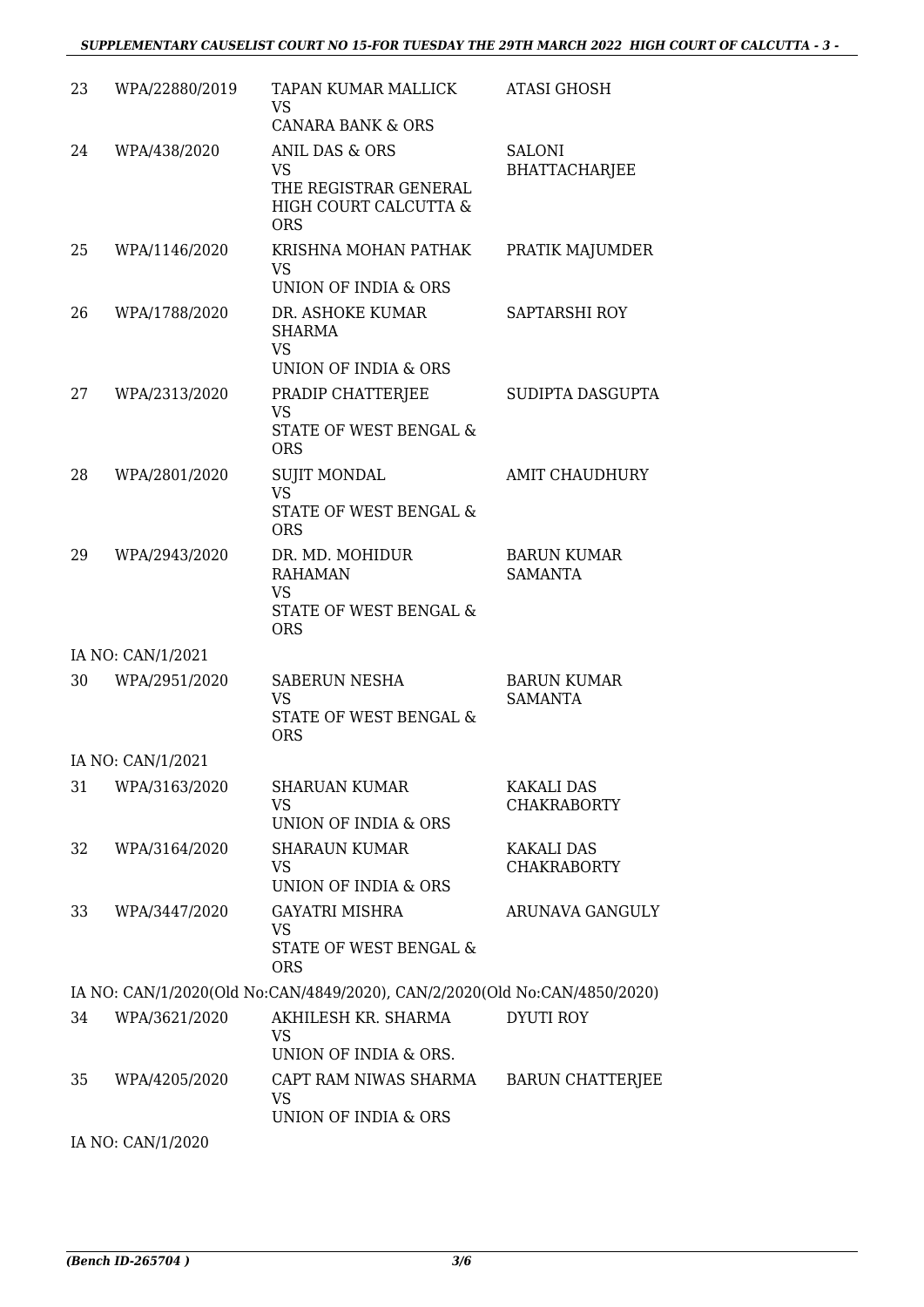| 36 | WPA/4456/2020                           | RIDDHI PORTFOLIO PVT<br>LTD & ANR<br><b>VS</b><br>UNION OF INDIA & ORS | <b>S NIGAM</b>                     |                        |
|----|-----------------------------------------|------------------------------------------------------------------------|------------------------------------|------------------------|
| 37 | WPA/4585/2020                           | MD. RUKNUDDIN<br><b>VS</b><br>THE HON'BLE HIGH COURT                   | SHAREQ SIDDIQUE                    | <b>SAIKAT BANERJEE</b> |
|    |                                         | AT CALCUTTA & ORS                                                      |                                    |                        |
|    | wt38 WPA/5214/2019                      | MD. RUKNUDDIN<br><b>VS</b>                                             | SHABAZ ALAM                        | SAIKAT BANERJEE        |
|    |                                         | THE HON'BLE HIGH COURT<br>AT CALCUTTA & ORS                            |                                    |                        |
| 39 | WPA/5633/2020                           | DR ARUP KUMAR BHAUMIK<br><b>VS</b><br>STATE OF WEST BENGAL &<br>ORS.   | RANAJIT CHATTERJEE                 |                        |
| 40 | WPA/5962/2020                           | SUMANTA KUMAR GHATAK<br><b>VS</b><br>STATE OF WEST BENGAL &<br>ORS.    | <b>HEMANTA KUMAR</b><br><b>DAS</b> |                        |
|    | IA NO: CAN/1/2020(Old No:CAN/4122/2020) |                                                                        |                                    |                        |
| 41 | WPA/6666/2020                           | TAMALLATA PRAMANIK                                                     | PANKAJ HALDER                      |                        |
|    |                                         | <b>VS</b><br>STATE OF WEST BENGAL &<br><b>ORS</b>                      |                                    |                        |
| 42 | WPA/6887/2020                           | APU BEJ<br><b>VS</b><br>STATE OF WEST BENGAL&<br><b>ORS</b>            | <b>BIKRAM BANERJEE</b>             |                        |
| 43 | WPA/6976/2020                           | MANOJ YADAV<br><b>VS</b><br>Union of India                             | PRATIK MAJUMDER                    |                        |
| 44 | WPA/7220/2020                           | ALLIANCE AIR EMPLOYEES<br><b>UNION</b><br><b>VS</b><br>Union of India  | <b>SUMOULI SARKAR</b>              |                        |
|    | IA NO: CAN/1/2020                       |                                                                        |                                    |                        |
| 45 | WPA/7830/2020                           | AL KHATIB SHAIKH<br><b>VS</b>                                          | <b>BISWARUP BISWAS</b>             |                        |
|    |                                         | State of West Bengal<br><b>SUKUMAR DAS</b>                             |                                    |                        |
| 46 | WPA/8267/2020                           | VS<br>STATE OF WEST BENGAL<br>AND ORS.                                 | SOURAV DUTTA                       |                        |
| 47 | WPA/8272/2020                           | SHYAMAL RANA AND ORS<br><b>VS</b>                                      | <b>SANTI DAS</b>                   |                        |
|    |                                         | STATE OF WEST BENGAL<br>AND ORS.                                       |                                    |                        |
| 48 | WPA/8470/2020                           | DULAL CHANDRA GHOSH<br><b>VS</b>                                       | <b>AMLAN KUMAR</b><br>MUKHERJEE    |                        |
|    |                                         | STATE OF WEST BENGAL<br>AND ORS.                                       |                                    |                        |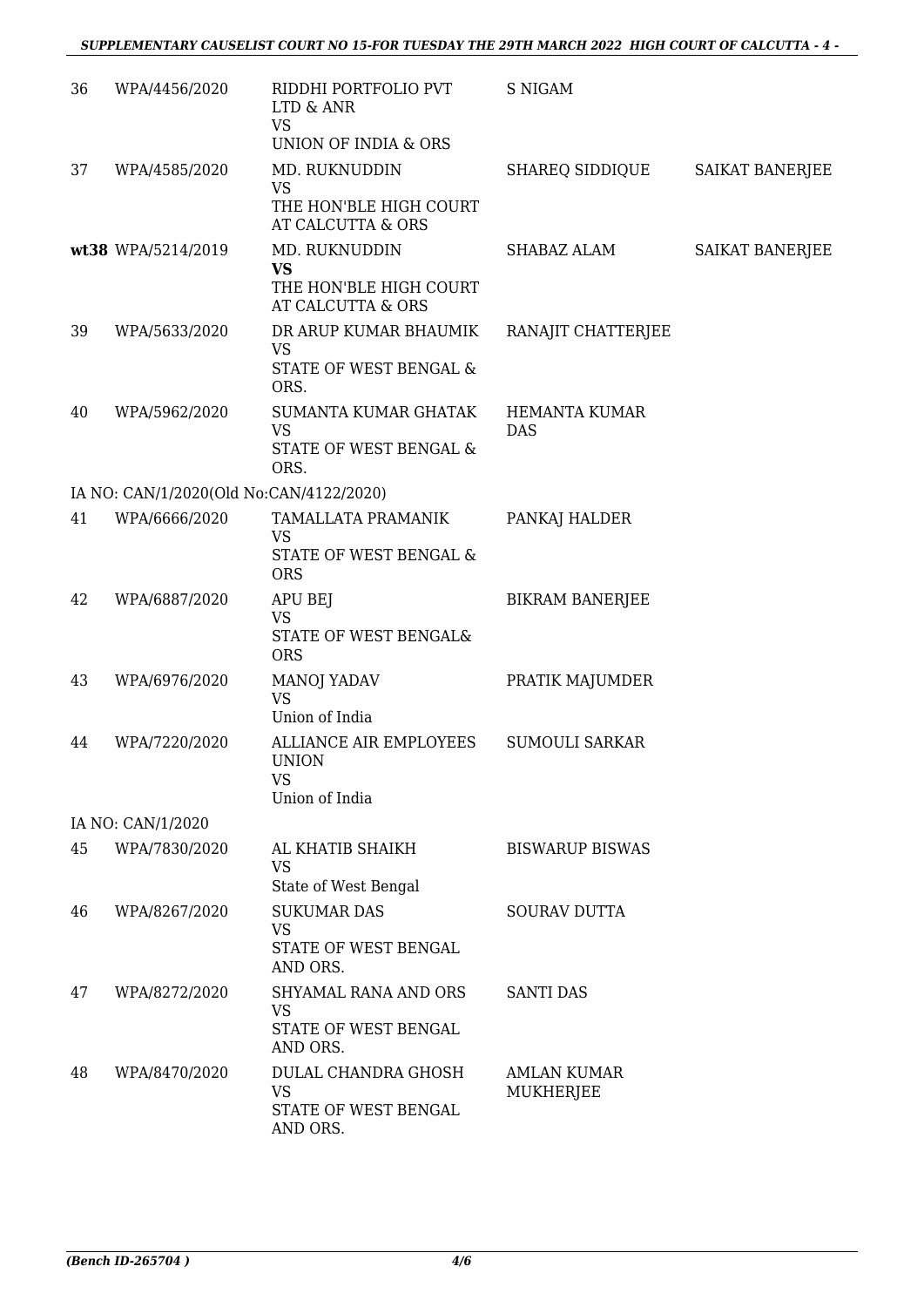| 49 | WPA/9097/2020  | DR SANGITA SANYAL<br><b>VS</b>                                                                                             | Arindom Chatterjee                      |                 |
|----|----------------|----------------------------------------------------------------------------------------------------------------------------|-----------------------------------------|-----------------|
|    |                | THE UNIVERSITY OF<br><b>BURDWAN AND ORS</b>                                                                                |                                         |                 |
| 50 | WPA/10164/2020 | CALCUTTA HIGH COURT<br><b>SCHEDULTE</b><br>CASTE/SCHEDULED TRIBES<br>AND O.B.C. EMPLOYEES<br>FORUM AND OTHERS<br><b>VS</b> | TIRTHANKAR RAY                          | SAIKAT BANERJEE |
|    |                | STATE OF WEST BENGAL<br>AND ORS.                                                                                           |                                         |                 |
| 51 | WPA/10545/2020 | RENUKA SARKAR<br><b>VS</b><br>STATE OF WEST BENGAL<br>AND ORS.                                                             | SHAMIK CHATTERJEE                       |                 |
| 52 | WPA/10628/2020 | SUBHAS CHANDRA DE<br><b>VS</b><br>STATE OF WEST BENGAL<br>AND ORS.                                                         | <b>TIRTHANKAR ROY</b>                   |                 |
| 53 | WPA/10780/2020 | <b>ASIT KUMAR ROY</b><br><b>VS</b><br>THE BANGIYA GRAMIN<br>BIKASH BANK AND ORS.                                           | PARTHA SARKAR                           |                 |
| 54 | WPA/10791/2020 | MD. MUSHA HAQUE<br><b>VS</b><br>THE STATE OF WEST<br><b>BENGAL AND ORS</b>                                                 | <b>SAIRA BANU</b>                       |                 |
| 55 | WPA/3486/2021  | MD. SUBHAN<br><b>VS</b><br>STATE OF WEST BENGAL<br>AND ORS.                                                                | <b>DIPNARAYAN</b><br>MUKHERJEE          |                 |
| 56 | WPA/3613/2021  | RABINDRA NATH ROY<br><b>VS</b><br>STATE OF WEST BENGAL<br>AND ORS.                                                         | <b>SAMARENDRA NATH</b><br><b>BISWAS</b> |                 |
| 57 | WPA/6217/2021  | SUBIR KUAMR GHOSH<br><b>VS</b><br>STATE OF WEST BENGAL<br>AND ORS.                                                         | <b>BISWARUP BISWAS</b>                  |                 |
| 58 | WPA/10531/2021 | PARTHA BISWAS<br><b>VS</b><br>UNION OF INDIA AND ORS.                                                                      | <b>DIPANKAR SAHA</b>                    |                 |
| 59 | WPA/11070/2021 | ARDHENU SHEKHAR<br><b>AGUAN</b><br><b>VS</b><br>STATE OF WEST BENGAL<br>AND ORS.                                           | <b>SUNIT KUMAR ROY</b>                  |                 |
| 60 | WPA/15392/2021 | MALAY KUMAR SAHA<br><b>VS</b><br>STATE OF WEST BENGAL<br>AND ORS.                                                          | PRITIKANA GANTAIT                       |                 |